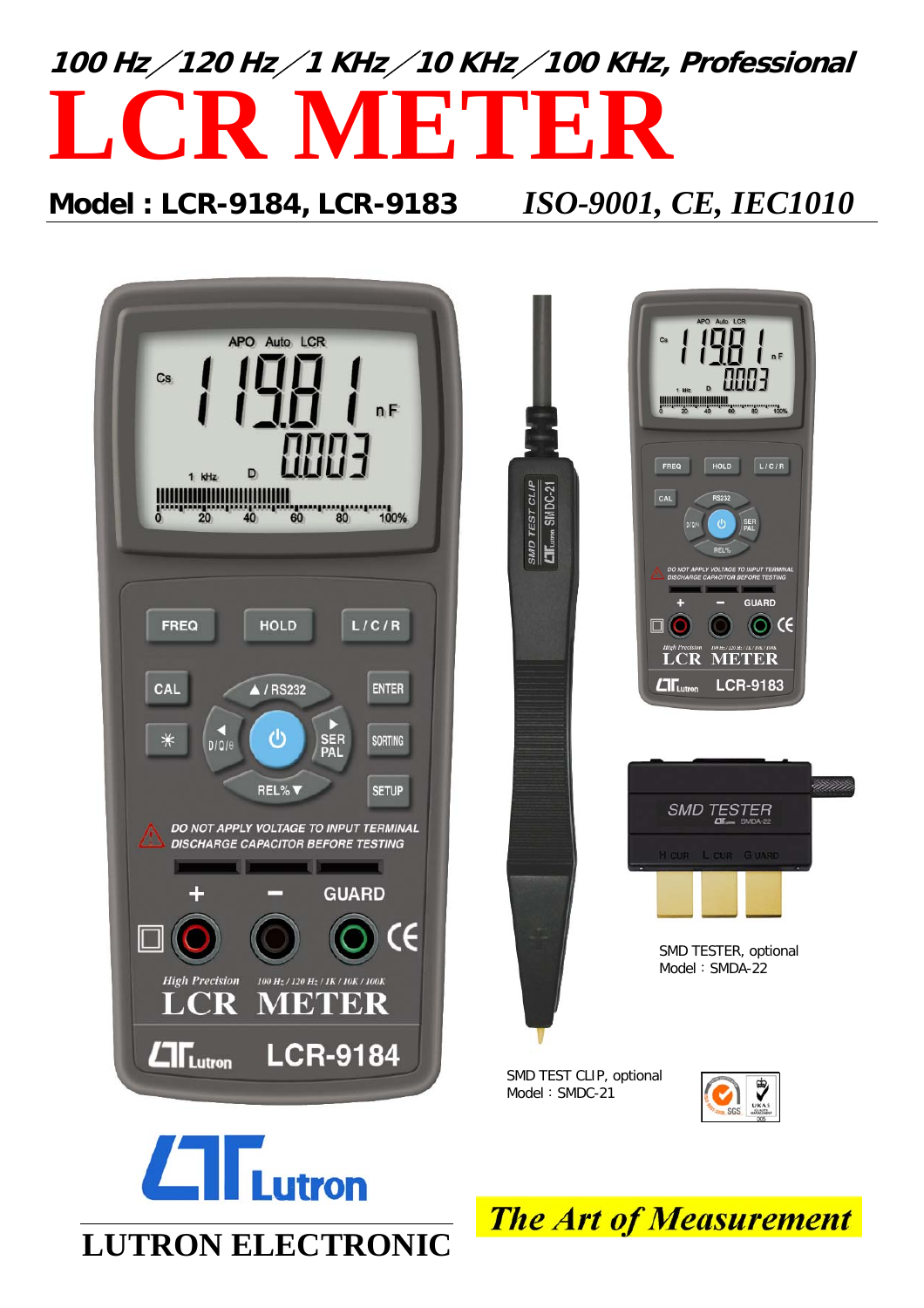



# *SMD TESTER*

# **Model : SMDA-22**

\* Optional SMD tester for LCR-9184, LCR-9183. \* Useful tool for SMD components ( Resistor, Capacitor,Inductor ) LCR value measurement.



# SERIES **Professional LCR**





### *100 Hz/120 Hz/1 KHz/10 KHz/100 KHz* **LCR METER,** *professional* **Model : LCR-9184**

- \* Intelligent microprocessor circuit , professional. \* 19999/1999 counts dual LCD display
- \* Auto LCR smart check and measurement.
- \* Test range :  $(ex : F = 1$  KHz  $)$
- L : 200.00 uH to 2000.0 H
- C : 2000.0 pF to 2.000 mF
- $R: 20.000$  Q to 200.0 MQ
- \* Series/Parallel modes are selectable.
- $*$  DCR mode 200.00 Q to 200.0M Q
- \* Five test frequency are available :
- 100 Hz/120 Hz/1 KHz/10 KHz/100 KHz
- $*$  Ls/Lp/Cs/Cp with D / Q /  $\theta$ / ESR Parameter.
- \* LCD Display with backlight structure.
- \* Power : DC 9V battery or DC 9V adapter in.
- \* RS232/USB computer interface.
- \* Optional SMD test clips, SMDC-21.
- \* Optional SMD tester, SMDA-22.

# **Model : LCR-9183**

\* Function same as the LCR-9184, but without LCD backlight structure, without sorting function and the spec. accuracy will large than LCR-9184.

## *SMD TEST CLIP* **Model : SMDC-21**

- \* Optional SMD test clip for LCR-9184,LCR-9183. \* Useful test clip for SMD components ( Resistor,
- Capacitor,Inductor ) LCR value measurement.